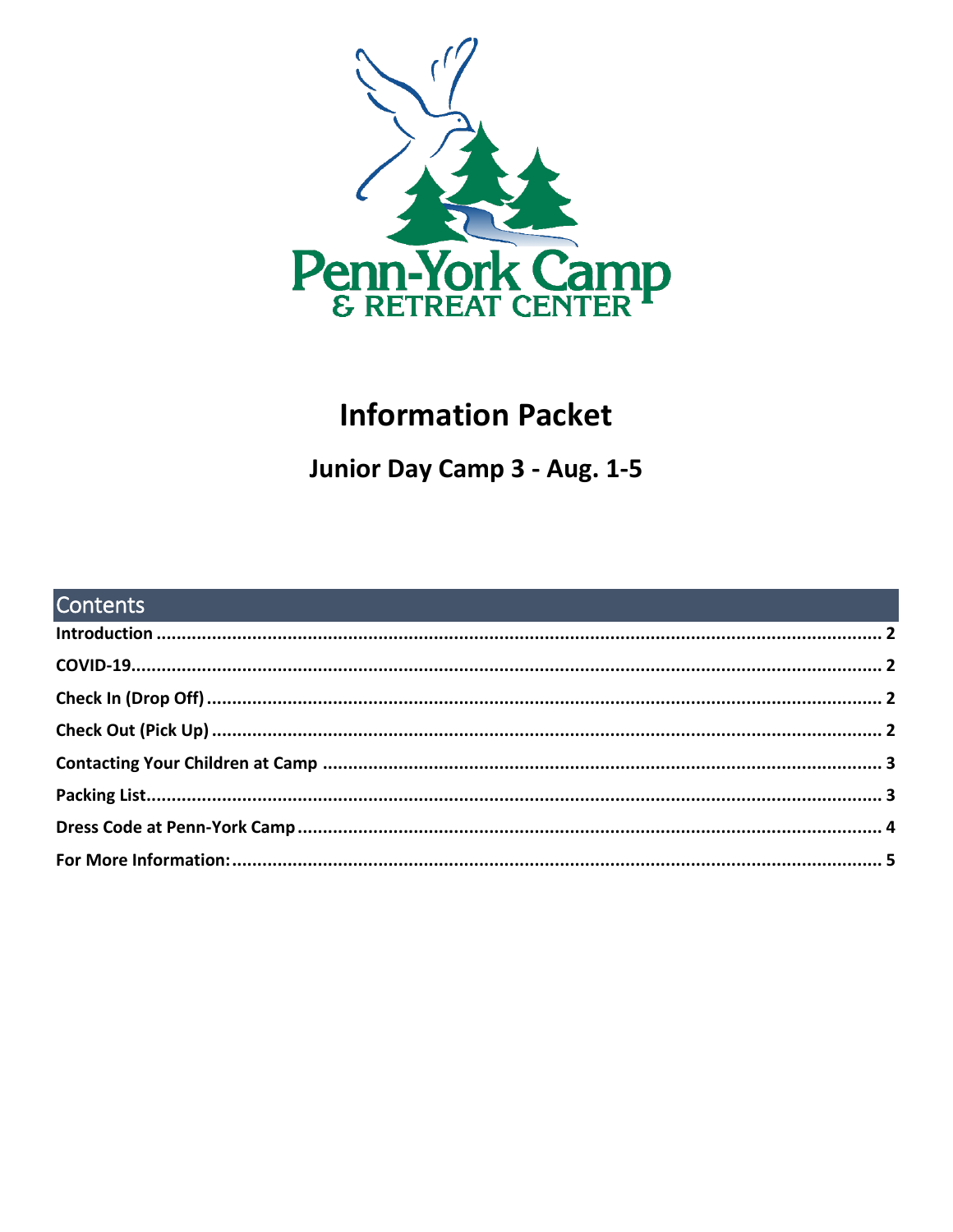## <span id="page-1-0"></span>**Introduction**

Greetings from Penn-York Camp,

We are looking forward to a great week of camp. Below you will find some basic information concerning camp here this summer. Please review this information, and if you have any questions, please contact us.

God Bless,

Crissie Office Manager

#### <span id="page-1-1"></span>COVID-19

We are intending to proceed with summer camp without any extra COVID-19 restrictions. We will continue to keep the camp cleaned and disinfected to our normal summer camp standards.

If something changes and we need to enact additional measures, we will send out that information to you at the time.

## <span id="page-1-2"></span>Check In (Drop Off)

Check in for **Junior Day Camp 3** is on **Monday, August 1 at 8:00 a.m.** All parents and campers should come to the **Camp Office** to check their child in for camp. Check in on Tuesday, Wednesday, Thursday, and Friday is also at 8 a.m. at the camp office.

**The "Medical Form and PYC Program Release Form" should be completed before arrival**. These forms are normally completed with registration or emailed to you right after registration. If you have not received these forms, please contact the PYC office.

## <span id="page-1-3"></span>Check Out (Pick Up)

Check out will begin at **4:30 p.m. at the camp office on Monday, Tuesday, Wednesday, and Thursday. Pick up on Friday will be at 6 p.m. at the Pavilion.**

Parents are asked to please not be early as it will interrupt scheduled activities. Parents can drive to the checkout location and our staff will walk you through the checkout process, which will include signing a release which will permit our staff to release your child to you. DO NOT go directly to your child's cabin as our staff are not permitted to release your child to you until you have signed the release.

If a person other than a parent/legal guardian will be picking the camper up, or if the camper will need to be picked up before the designated pick up time, then the parent should fill out the **"Pick Up – Release Form**" (located at the end of this info packet) and hand it in when you drop your child off for camp. If unforeseen circumstances make it so that you were not able to turn in the Pick Up – Release Form, call the office and explain the situation.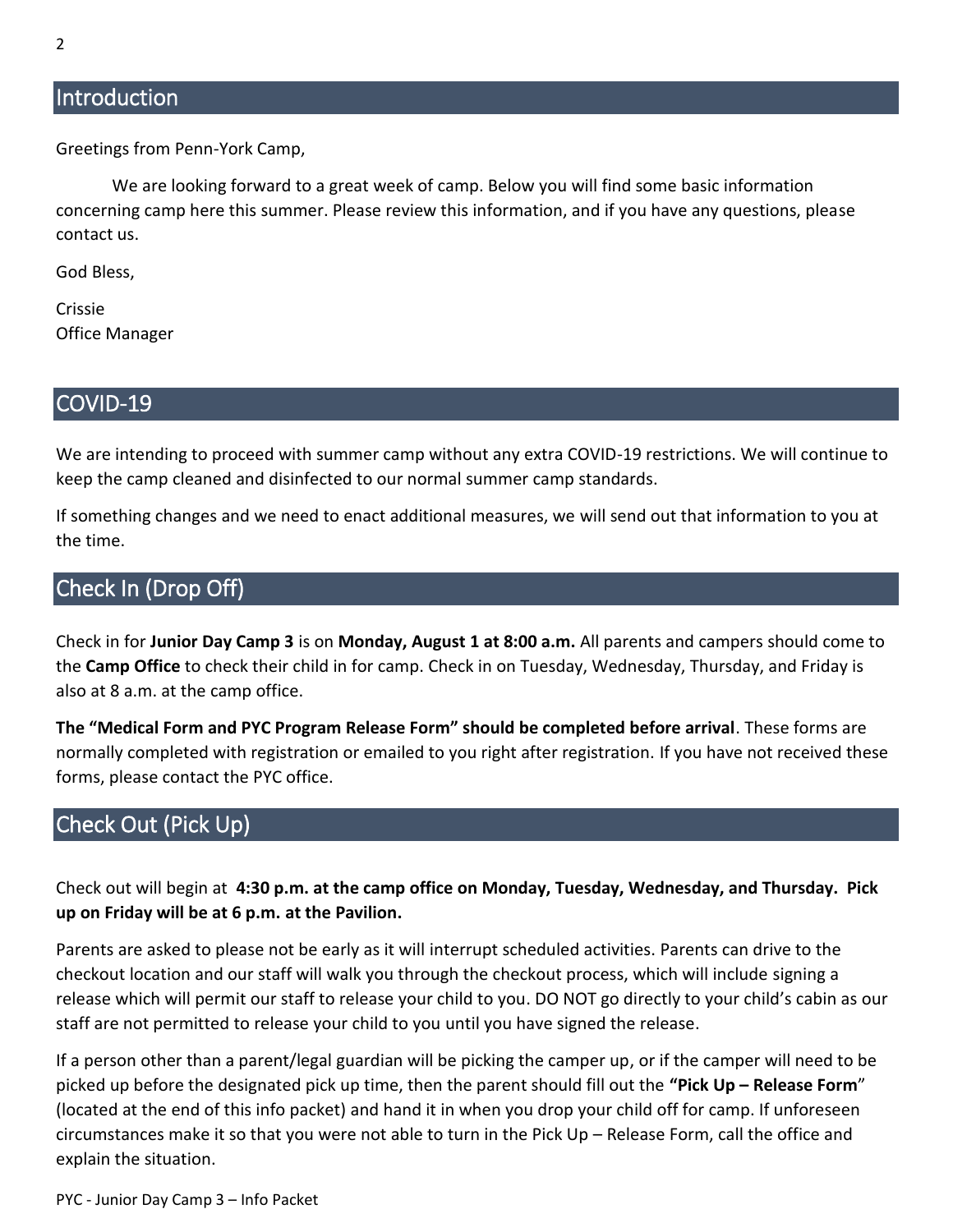## <span id="page-2-0"></span>Contacting Your Children at Camp

Parents are encouraged to write to their children while at Camp. A letter from home is often very encouraging to campers. There are two ways that a parent can do this. The first is by snail mail. If you contact your child by snail mail, we recommend that you send the letter before the week of camp starts, that way your child will be sure to receive the letter during their stay at Camp. To send mail to camp, use the following address.

Penn-York Camp Attn: *Camper's Name* 266 Northern Potter Rd. Ulysses, PA 16948

The second and faster method is to use email. To send your child an email at camp, send the email to [pennyork@pennyork.com](mailto:pennyork@pennyork.com) and put Attn: *Camper's Name* in the subject line. We will then print off the email and give it to your child.

*Please do not try to contact your children by phone.* The reason we ask this is because we have found that a phone call will often make a camper feel homesick. Therefore, we ask that parents do not call our office and ask to talk to their child. We know that this is a lot to ask, but please trust us; your child will have a great time, and we will contact you if there are any issues.

## <span id="page-2-1"></span>Packing List

#### **Packing List:**

- Outdoor Clothing
- Modest Swimsuit and Summer Wear\*
- Sleeping Bag or sheets and blankets (for quiet time)
- Pillow
- Shoes and Sandals
- Bible
- Personal Items
- Light Jacket
- Water-bottle
- Medications (Will be given to the health officer)

#### **You May Also Want To Bring:**

- Sheets for a single size mattress (for quiet time)
- Camera
- Flashlight
- Musical Instrument
- Bug Spray
- Sunscreen
- Hat
- Sunglasses
- Additional Spending Money (All campers start with a \$10 credit towards the camp store.)

PYC - Junior Day Camp 3 – Info Packet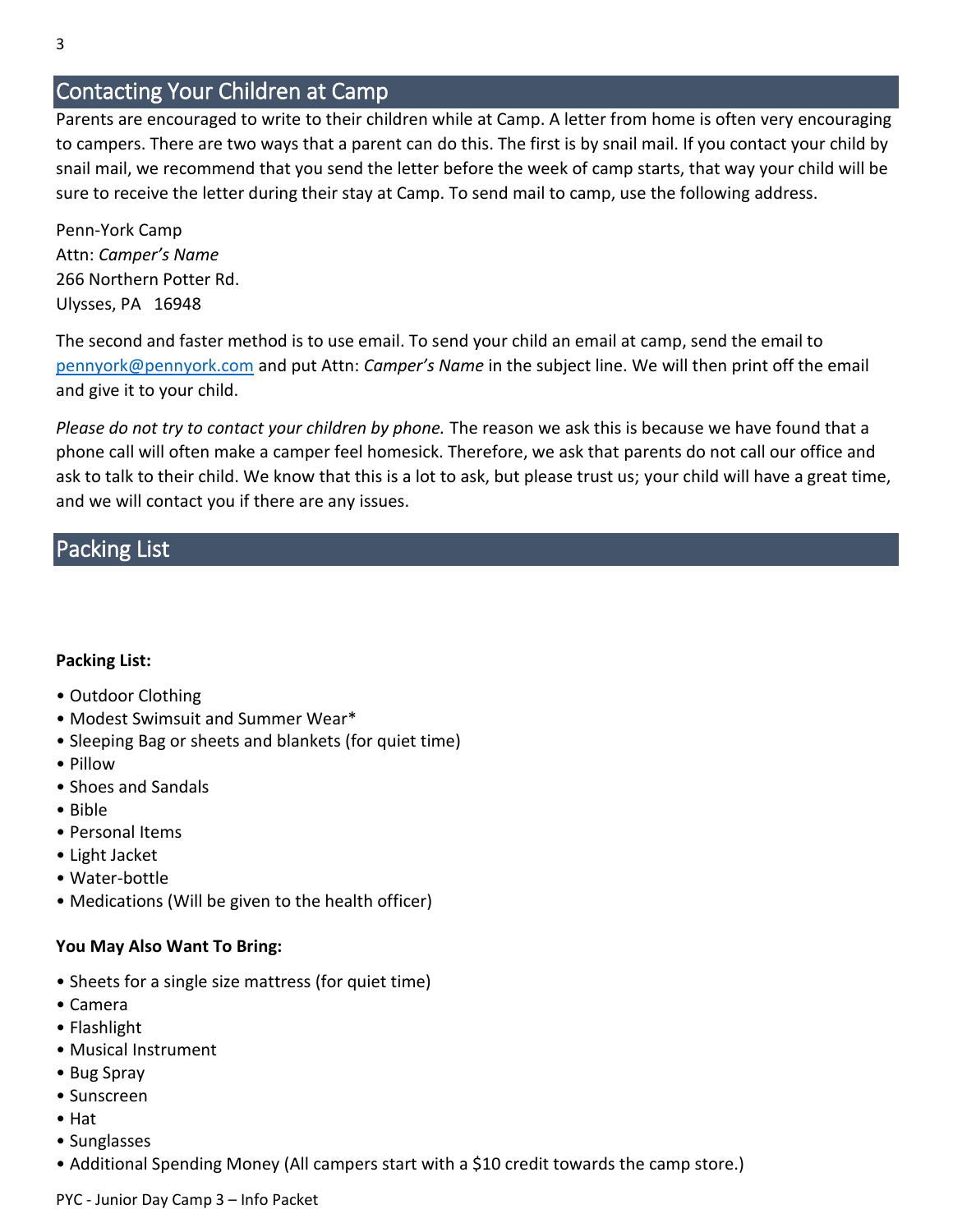#### **Do Not Bring:**

- Any type of electronic storage device that plays music or accesses the internet (iPods or MP3 players)
- Cell Phones
- Laptops
- Other Electronic Entertainment Gear
- Tobacco
- Alcohol
- Drugs
- Pornography

• Weapons (Penn-York Camp does allow campers to bring knives. However, campers cannot bring a knife with a blade length of over 4 inches.)

# <span id="page-3-0"></span>Dress Code at Penn-York Camp

- Modesty the Penn-York Definition: Penn-York Camp encourages campers to dress modestly, consistent with the instructions provided in 1 Timothy 2:9. Practically applied, shorts should be mid-thigh or longer, tank tops are permitted if not low cut at the neckline. Camis and spaghetti straps are not allowed. Underwear, cleavage, bras, and tummies should not be exposed. Immodest swimwear will require a cover up such as a dark t-shirt and/or shorts. Camp staff will provide counsel and suggestions pertaining to modesty, and if necessary will require campers to change.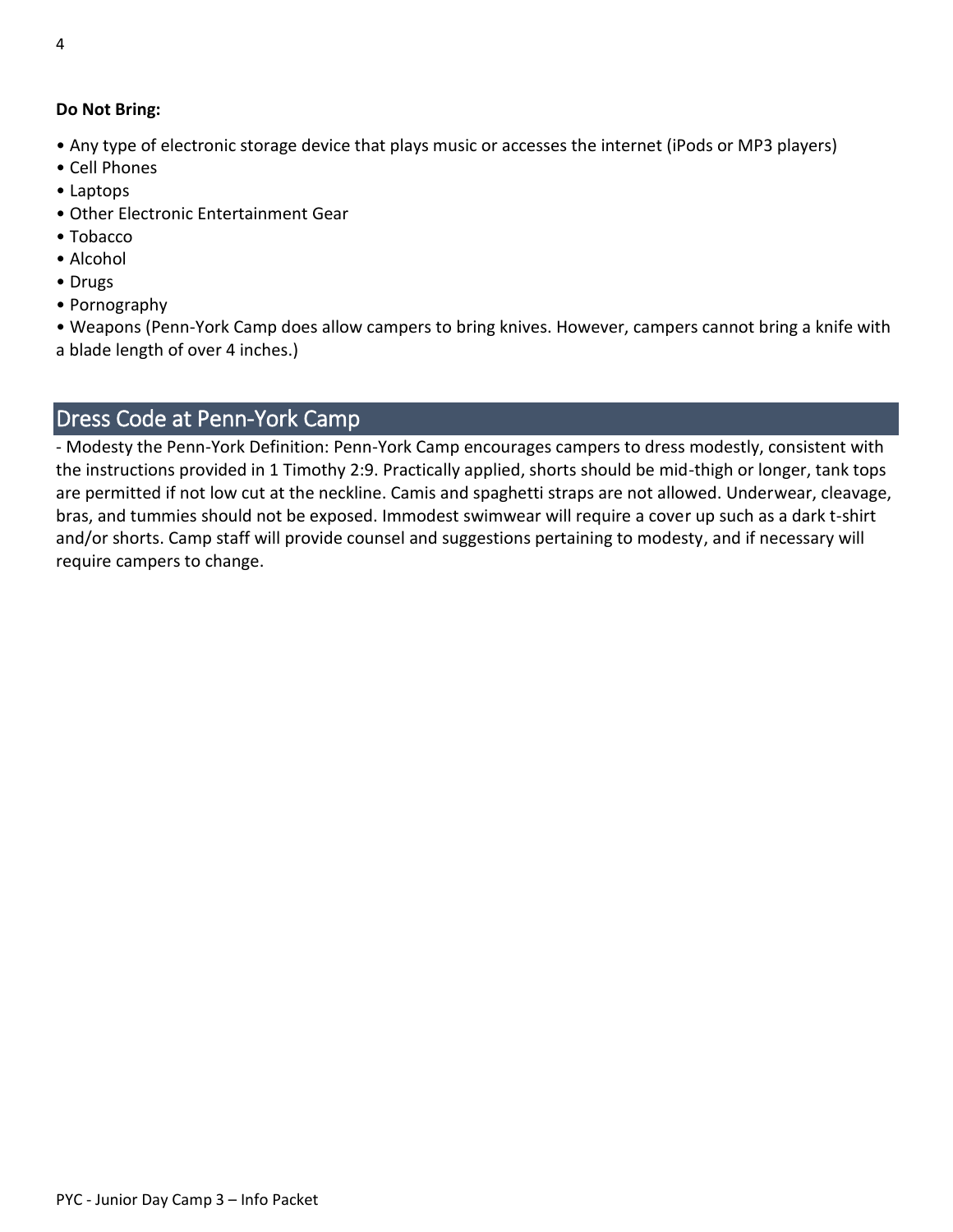## <span id="page-4-0"></span>For More Information:

Go to our website [www.pennyork.com,](http://www.pennyork.com/) hover your mouse over the "Summer Camp" tab and click on "Summer Camp FAQ." There you will find some additional info concerning our summer camps.

Or

Feel free to call us. We are in the office Monday – Friday from 8:00 a.m. till 4:00 p.m. We would be glad to answer your questions.